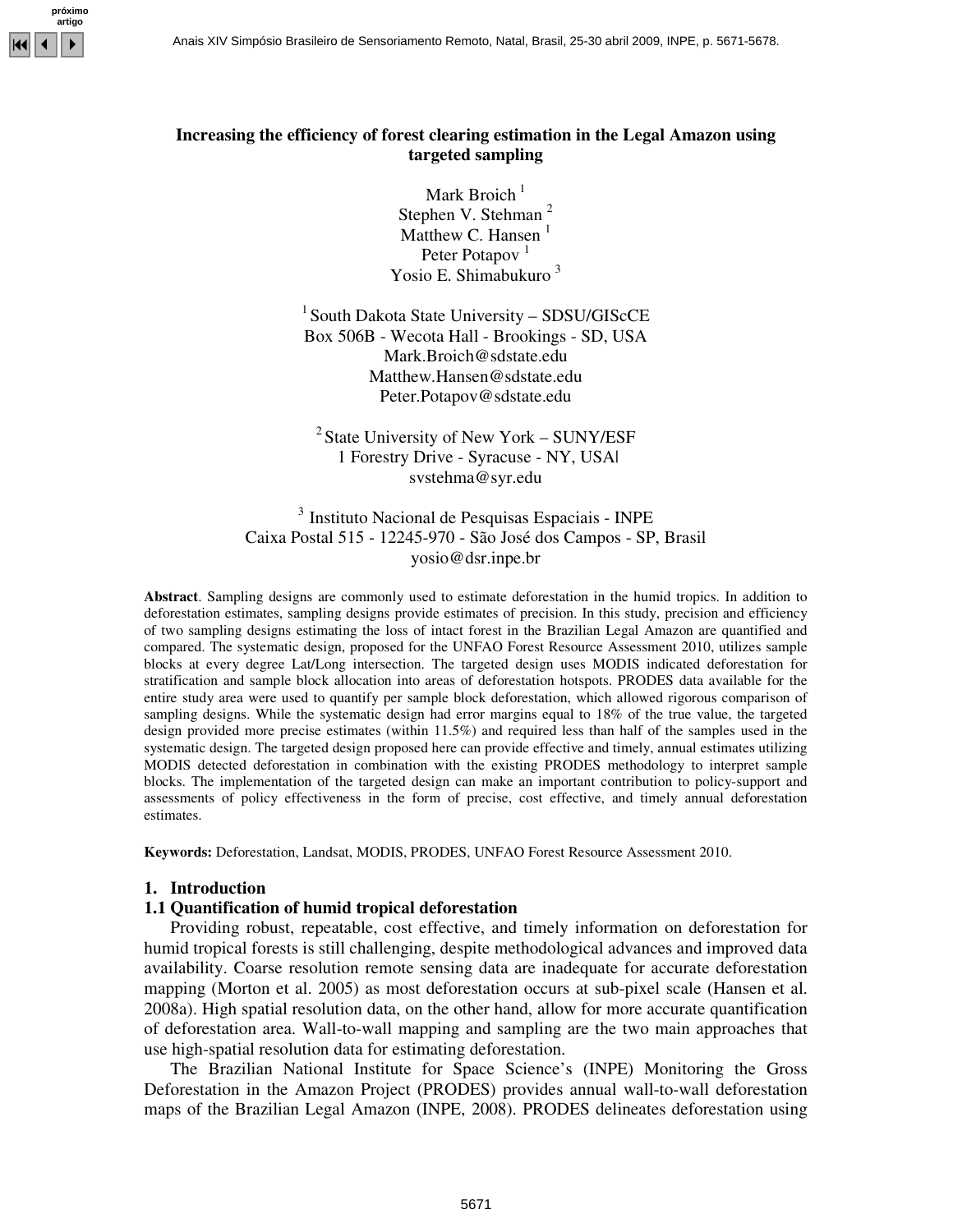high spatial resolution remote sensing imagery and a semi-automated interpretation approach (Shimabukuro et al. 1998). As high data volumes and long processing time precludes timely reporting, PRODES provides an annual preliminary approximation of deforestation in the Brazilian Legal Amazon (BLA) by mapping a subarea of the BLA. The subarea consists of the Landsat footprints that contained approximately 90% of deforestation in the previous year (INPE, 2008), resulting in a sample of  $\sim 35\%$  of the study area. However, such an approach that maps only a portion of the study area without using a probability-based sampling frame can not quantify the precision of the estimate.

Statistically rigorous sample-based approaches have been discussed as a cost and time efficient alternative if the objective is to estimate rather than explicitly map deforestation (Stehman et al. 2005). Sample-based methods provide a measure of precision that bounds the final estimate, something not possible with non-validated map products. However, they need to be effective in precisely estimating deforestation, which does not occur spatially random but concentrated. Various studies estimating deforestation over large areas used stratified sampling approaches (FAO, 1996; FAO, 2001, Achard et al. 2002). All of these studies utilized expert opinion to divert more samples into areas with higher expected deforestation. A systematic design consisting of small data blocks sampled at every degree Lat/Long intersection has been proposed for the upcoming UNFAO Forest Resource Assessment 2010 (FRA 2010, (Ridder 2007). In order to minimize the area sampled and yet provide precise deforestation estimates, Hansen et al. (2008a) developed a stratified sampling design for the humid tropical forest biome using an automated MODIS forest clearing indicator product to target deforestation.

# **1.2 Study area**

Our area of interest was the humid tropical forest biome (Olson et al. 2001) within the BLA. The Amazon forest within Brazil is of great interest as it is "one of the world's most important bioregions, harboring a rich array of plants and animal species and offering a wealth of goods and services to society "(Foley et al. 2007). Annual forest loss in the BLA has been estimated to range between  $11.500 \text{ km}^2$  and  $27,400 \text{ km}^2$  in the past ten reporting years (INPE 2008). Within the humid tropical forest biome (hereafter referred to as the humid tropics) inside the BLA, we delineated our study area as the area that was mapped by PRODES between 2000 and 2005 (hereafter referred to as the PRODES mapped area; figure 1). This area featured wall-to-wall PRODES deforestation data and complete cover ancillary information in the form of MODIS deforestation data (Hansen et al. 2008c). The available combination of information and the concentration of substantial deforestation in the region made it an ideal testing ground for the comparison of sampling designs.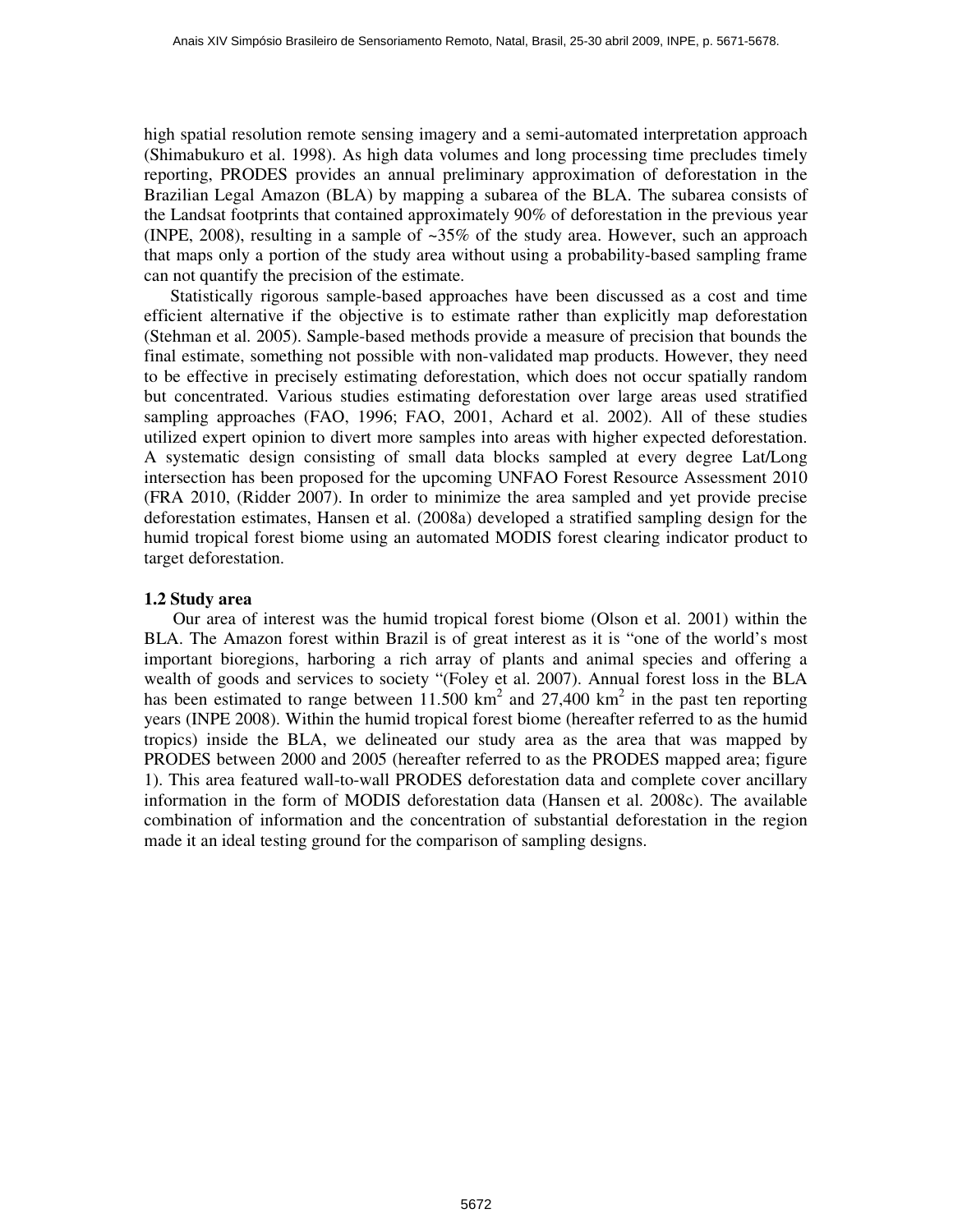

Figure 1: Study area: PRODES mapped area (2000-2005) within the humid tropics in the BLA, Brazil, South America.

# **1.3 Objectives**

Our overarching aim was to demonstrate the effectiveness of sampling designs for estimating deforestation within the area inside the Brazilian humid tropics as mapped by INPE's (2008) PRODES product between 2000 and 2005. This is achieved by determining and comparing the precision of stratified and systematic designs, both using PRODES data to quantify deforestation within sample blocks. Effectiveness was defined as the ability of a given design to archive high precision based on a small sample size.

## **2. Methods**

## **2.4 Data**

The main data source used in this study was PRODES. The PRODES model quantifies clearing of the remaining intact forests of the BLA (INPE, 2008). We defined our area of interest as the aggregate of PRODES forest, PRODES deforestation identified within the 2000-2005 interval, and PRODES cloud coverage (figure 1; Appendix Table 1). Our area of interest was divided into 11,630 sample blocks each measuring 18.5 by 18.5 km. Area of forest loss within each sample block was defined as the aggregate of PRODES classes that represent deforestation between the nominal 2000 to 2005 study interval (Appendix Table 1). The area of these classes added up to  $109,000 \text{ km}^2$  of deforestation. This number is smaller than the official PRODES deforestation area reported by INPE (2008) as we excluded uncertain PRODES-deforestation classes and deforestation outside the humid tropical biome that made up our study area.

MODIS-deforestation data at 500m resolution (Hansen et al. 2008c) within our area of interest was upscaled to the sample block scale (Hansen et al. 2008a) to serve as a continuous change indicator utilized in the stratified design.

## **2.5 Stratified design**

The stratification was based on the MODIS indicated change per block. Cut points between strata were determined based on the Dalenius-Hodges rule. Low, medium and high change likelihood strata were defined as  $0 - 1\%$ ,  $2 - 7\%$ , and  $\ge 8\%$  per sample block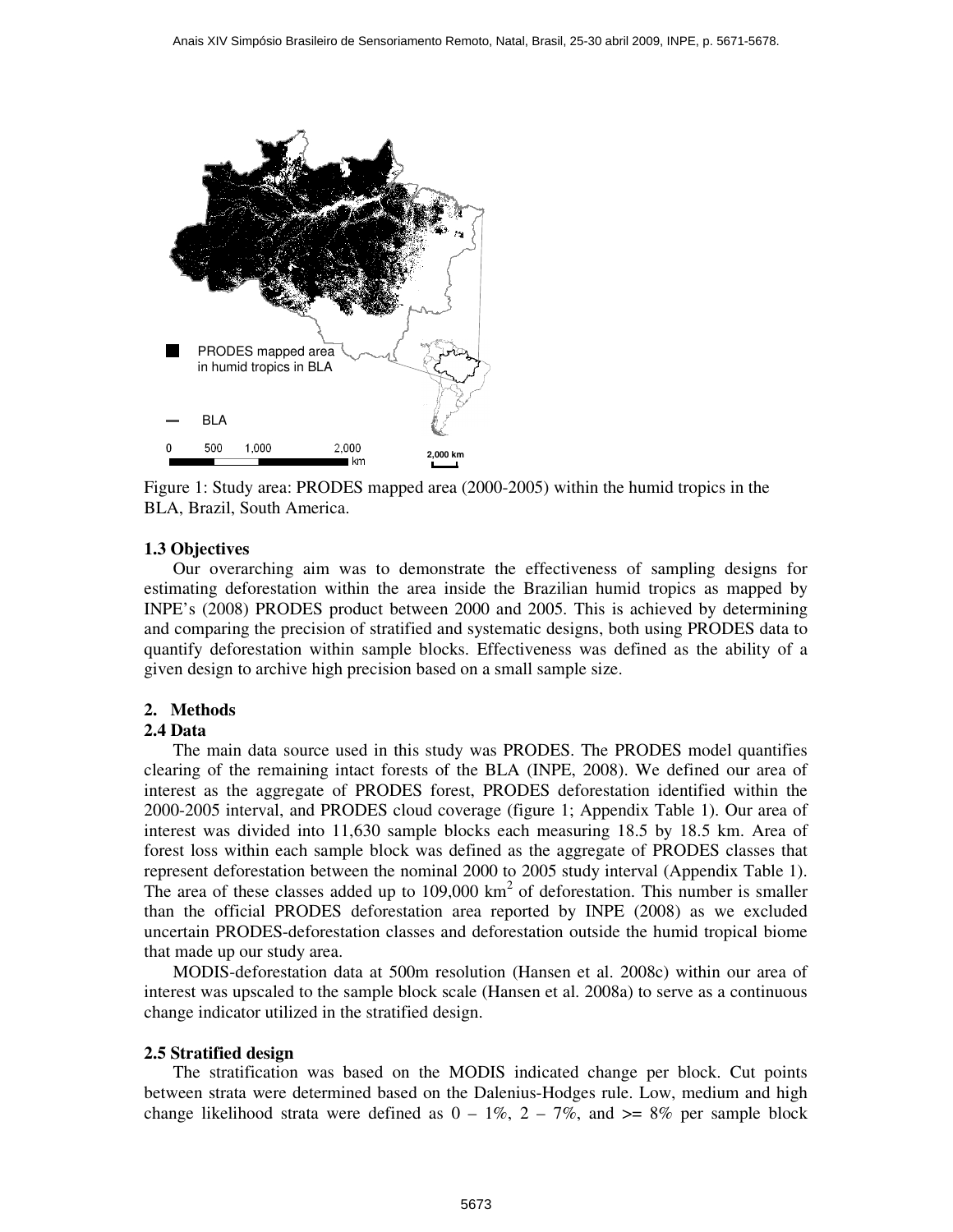MODIS indicated change, respectively (figure 2). We allocated a total of 150 sample blocks to the three strata based on the Neyman optimal allocation formula driven by per stratum MODIS-indicated variance. We used PRODES deforestation in planning calculations to derive the design's precision. We also assessed the precision achievable when using stratum specific regression estimators based on MODIS indicated change.



Figure 2: Sample blocks covering the PRODES mapped area divided into three strata MODIS deforestation indicator data.

# **2.6 Systematic design**

For the systematic design we took sample blocks that were located at the one degree Lat/ Long intersection, which mimics the systematic design proposed for the FRA 2010 (Ridder 2007). In addition, we took sample blocks at every half degree Lat/ Long intersection to assess whether the increased number of sample blocks would translate into a substantial improvement in precision. We determined the precision of one degree and half degree grid samples as a function of all possible sample realizations within the study area.

## **2.7 Comparison between estimation methods**

We compared the precision of a simple random sample (SRS) with 150 blocks, the stratified, and the systematic designs. The comparison of the stratified design with the SRS was used to show the gain in precision archived by the stratification. In addition, the usefulness of a MODIS-based regression estimator was assessed. Further, we compared the precision of the aforementioned designs with the precision of the systematic designs. Precision was defined as the margin of error at the 95% confidence level expressed as percentage of the true deforestation.

## **3. Results**

The stratified designs sampled 1.5% of the study area while the one degree and half degree systematic designs sampled 3% and 11% of the study area, respectively. The distribution of the blocks among the strata is shown in Table 1. The table also shows how the study area is divided between the strata and the percentage of true deforestation within each stratum. The precision expected from the different designs is shown in Table 2.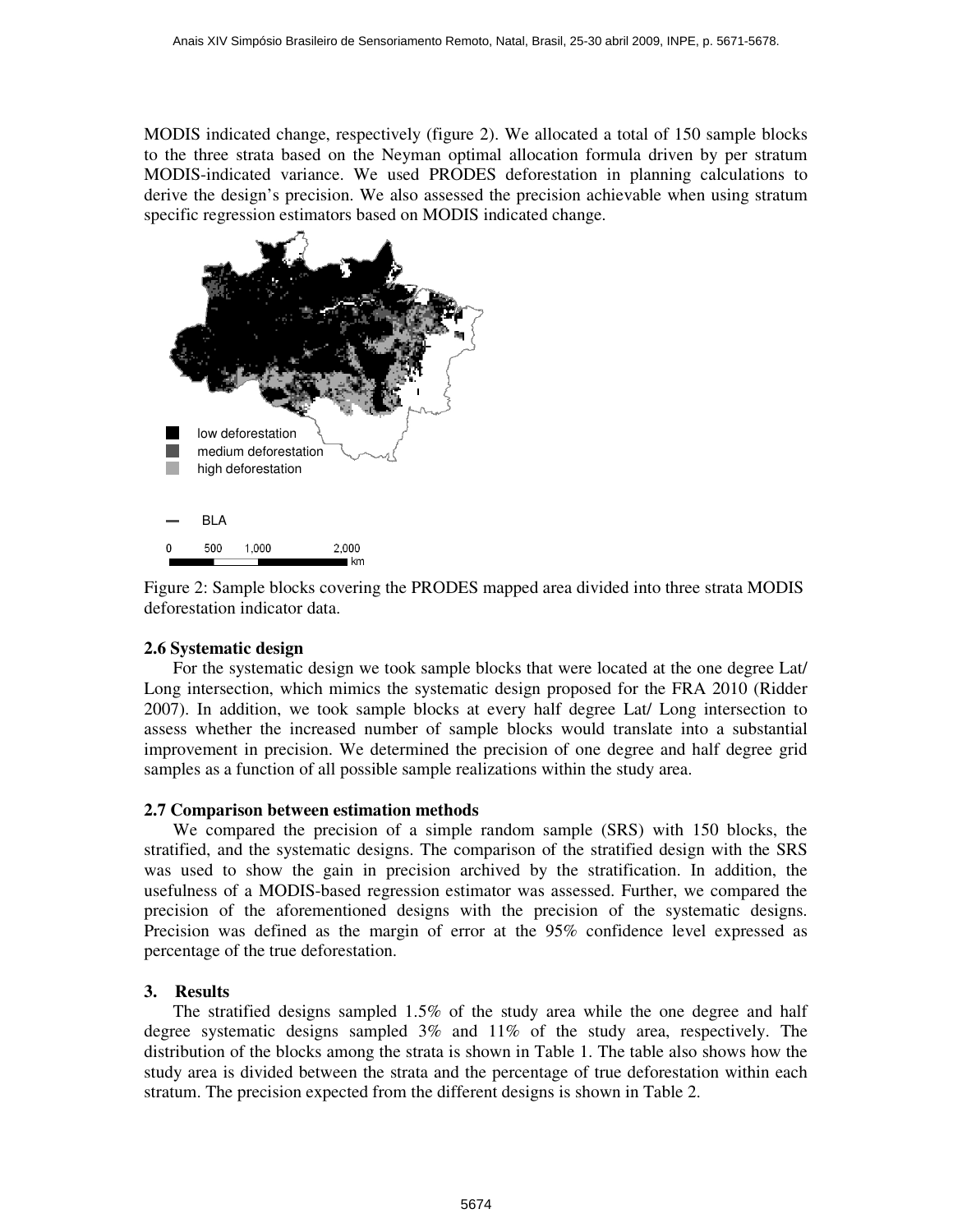Table 1: Number and percentage of sample blocks per stratum for the stratified and systematic designs, per stratum percentage of study area, and percentage of true deforestation.

| ັ<br><b>Strata</b> | % of study<br>area | $%$ of true<br>deforestation | Number of sample blocks (% of sample blocks) |                    |              |
|--------------------|--------------------|------------------------------|----------------------------------------------|--------------------|--------------|
|                    |                    |                              | Stratified designs                           | Systematic designs |              |
|                    |                    |                              |                                              | One degree         | Half degree  |
| Low<br>change      | 74                 | 8                            | 26(17%)                                      | 248 (96%)          | 971 (74%)    |
| Medium<br>change   | 14                 | 22                           | 20(13%)                                      | 45 (14%)           | 186 (14%)    |
| High<br>change     | 12                 | 70                           | 104 (69%)                                    | 32 (10%)           | 153 (12%)    |
| Total              | 100                | 100                          | 150 (100%)                                   | 325 (100%)         | 1,310 (100%) |

Table 2: Precision of the different sampling designs; \* marks use of regression estimators.

| Designs     | Simple random sampling | Stratified designs | Systematic designs |             |
|-------------|------------------------|--------------------|--------------------|-------------|
|             |                        |                    | One degree         | Half degree |
| % Precision | 34                     | 13.4 and 11.5      |                    |             |

# **4. Discussion**

The MODIS-stratified design that used MODIS to guide sample allocation effectively allocated samples into the high change stratum where the majority of the deforestation is concentrated (Table 1). The design was more than twice as precise as the SRS design (Table 2). The use of stratum specific, MODIS-based regression estimators further improved precision to 11.5% (Table 2), which is comparable to the precision obtained by FAO (2001), Achard et al. (2002), and Hansen et al. (2008a).

The precision of the one degree Lat/Long grid systematic design was lower than the precision of the stratified design even though it used twice as many sample blocks (Tables 1 and 2). The precision of the half degree Lat/Long systematic design provided a large improvement over the precision of the one degree grid systematic sample and had the highest precision calculated in this study (Table 2). Yet, most of the sample blocks were located in an area where only a small fraction of the total deforestation occurred (Table 2). The half degree systematic design also used more than eight time as many sample blocks as the stratified design, which was the most efficient design of this study.

Our study illustrated that the combination of the targeted sampling design with Shimabukuro's et al. (1998) semi-automated PRODES methodology to interpret sample blocks can provide precise estimates of deforestation by sampling only 1.5% of the PRODES mapped area. Our design may provide an efficient alternative to the current preliminary PRODES estimation procedures as it requires the interpretation of a much smaller area. Additionally, our probability sampling design has the advantage that it estimates the precision of the estimate, something not possible with the preliminary PRODES estimation procedure. Lastly, our targeted sampling approach can easily be repeated for a given year as the annual MODIS deforestation product can be made available with little effort.

# **5. Conclusions**

The precision of deforestation estimates in the area mapped by PRODES as achieved by different sampling designs varies as a function of the design and the number of sample blocks used. With this application to the PRODES mapped area, we demonstrated the effectiveness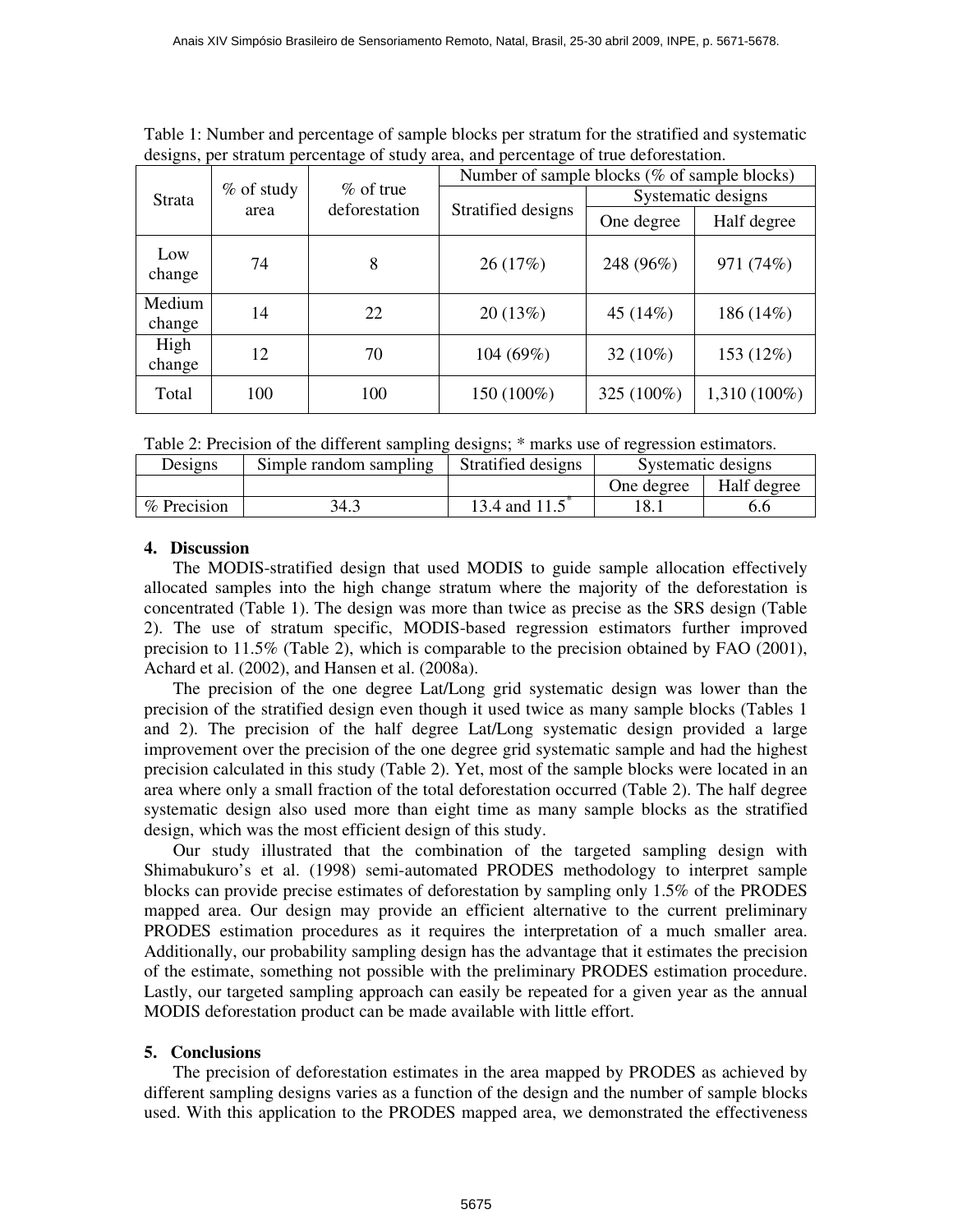of a targeted sampling design that employed MODIS at the design and analysis stage, to precisely estimate deforestation at sub-continental scale. The achieved precision was as high as the precision achieved by other studies (FAO, 2001; Achard et al. 2002; Hansen et al. 2008a) while requiring half of the sample blocks necessary for the systematic design proposed for the FAO's FRA 2010.

Updating the design with annual MODIS deforestation probability maps would allow annual estimates. Image pairs for sample blocks would be classified using the semi-automated PRODES interpretation protocol (Shimabukuro et al. 1998). Such a combined approach would provide precise annual deforestation estimates long before the wall-to-wall PRODES product would be completed. Our probability-based sample approach would sample from the entire area of interest, unlike the preliminary PRODES approximation that focuses only on the change hot spots of the previous year. Using a design based inference framework, our approach would also provide information on the precision of the estimate (Stehman, 2000), which is not possible with the preliminary PRODES estimation procedure. At the same time, we expect our product to correspond well with the preliminary PRODES approximation and the wall-to-wall map.

This study provides a blueprint for a robust, cost and time effective targeted sampling design for estimating deforestation in the area mapped by annual PRODES. Implementing the abovementioned targeted sampling methodology would make an important contribution to policy-support and assessments of policy effectiveness.

#### **Acknowledgements**

Support for this work was provided by NASA's Land Cover and Land Use Change program under grand NNG06GD95G.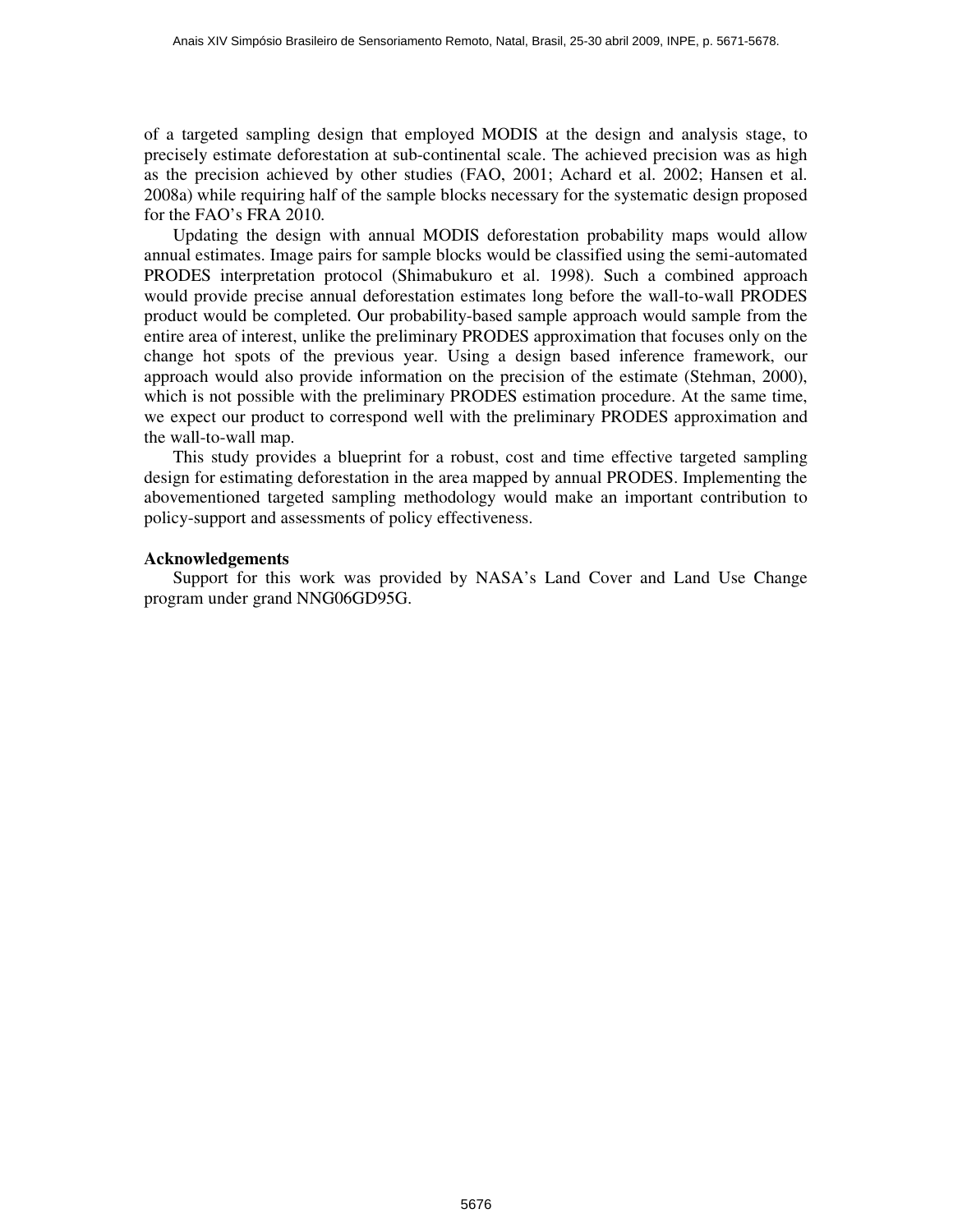# **Appendix**

Table 1: Classes in the PRODES data (INPE, 2008) and their aggregation into PRODES mapped area and PRODES deforestation 2000-2005 as defined in this paper

|                 |                    |                                       | <b>PRODES</b>           | <b>PRODES</b>           |
|-----------------|--------------------|---------------------------------------|-------------------------|-------------------------|
| ID              | <b>CLASS</b>       | Type                                  | mapped                  | deforestation           |
|                 |                    |                                       | area                    | 2000 - 2005             |
| 1               | d2002 5            | deforestation uncertain if w/in 00-05 | X                       |                         |
| 2               | d2001 3            | deforestation uncertain if w/in 00-05 | X                       |                         |
| 3               | d2004 6            | deforestation uncertain if w/in 00-05 | Χ                       |                         |
| 4               | d2004 2            | deforestation                         | X                       | х                       |
| 5               | d2002 0            | deforestation                         | X                       | X                       |
| 6               | nao floresta2 2003 | non-forest                            |                         |                         |
| 7               | nao floresta       | non-forest                            |                         |                         |
| 8               | d2003 1            | deforestation                         | Χ                       | Χ                       |
| 9               | d2005 7            | deforestation uncertain if w/in 00-05 | $\overline{\mathsf{x}}$ | $\overline{\mathsf{x}}$ |
| 10              | d1997 0            | non-forest                            |                         |                         |
| 11              | d2005 8            | deforestation uncertain if w/in 00-05 | $\overline{\mathsf{x}}$ |                         |
| 12              | d2004 0            | deforestation                         | $\overline{\mathsf{x}}$ | X                       |
| 13              | d2000 0            | non-forest                            |                         |                         |
| 14              | d2005 0            | deforestation                         | X                       | $\overline{\mathsf{x}}$ |
| 15              | d2005 4            | deforestation                         | $\overline{\mathsf{x}}$ | $\overline{\mathsf{x}}$ |
| 16              | hidrografia2004    | non-forest                            |                         |                         |
| 17              | nao floresta2 2004 | non-forest                            |                         |                         |
| 18              | d2005 3            | deforestation                         | Χ                       | X                       |
| 19              | d2004 7            | deforestation uncertain if w/in 00-05 | Χ                       |                         |
| 20              | d2002 1            | deforestation                         | $\overline{\mathsf{x}}$ | Χ                       |
| 21              | d2005 1            | deforestation                         | $\overline{\mathsf{x}}$ | X                       |
| 22              | hidrografia        | non-forest                            |                         |                         |
| 23              | d2004 1            | deforestation                         | X                       | X                       |
| 24              | d2003 2            | deforestation                         | X                       | X                       |
| 25              | d2002 4            | deforestation uncertain if w/in 00-05 | X                       |                         |
| 26              | d2000 2            | non-forest                            |                         |                         |
| $\overline{27}$ | d2003 6            | deforestation uncertain if w/in 00-05 | Χ                       |                         |
| 28              | d2003 0            | deforestation                         | $\overline{\mathsf{x}}$ | X                       |
| 29              | d2005 2            | deforestation                         | X                       | X                       |
| 30              | nao floresta2004   | non-forest                            |                         |                         |
| 31              | d2000 3            | non-forest                            |                         |                         |
| 32              | d2003 5            | deforestation uncertain if w/in 00-05 | X                       |                         |
| 33              | d2001 4            | non-forest                            |                         |                         |
| 34              | residuo2003        | deforestation                         | х                       | Х                       |
| 35              | residuo2004        | deforestation                         | X                       | X                       |
| 36              | d2001 0            | deforestation                         | $\overline{\mathsf{x}}$ | $\overline{\mathsf{x}}$ |
| 37              | d2004 3            | deforestation                         | $\overline{\mathsf{x}}$ | $\overline{\mathsf{x}}$ |
| 38              | floresta           | forest                                | $\overline{\mathsf{x}}$ | $\overline{\mathsf{x}}$ |
| 39              | backg (no data)    | no data                               |                         |                         |
| 40              | n2002              | no data                               | X                       |                         |
| 41              | n2001              | no data                               | X                       |                         |
| 42              | n2000              | no data                               | $\overline{\mathsf{x}}$ |                         |
| 43              | n2004              | no data                               | $\overline{\mathsf{x}}$ |                         |
| 44              | n2005              | no data                               | $\overline{\mathsf{x}}$ |                         |
| 45              | n2003              | no data                               | $\overline{\mathsf{x}}$ |                         |
| 46              | n1997              | no data                               | X                       |                         |